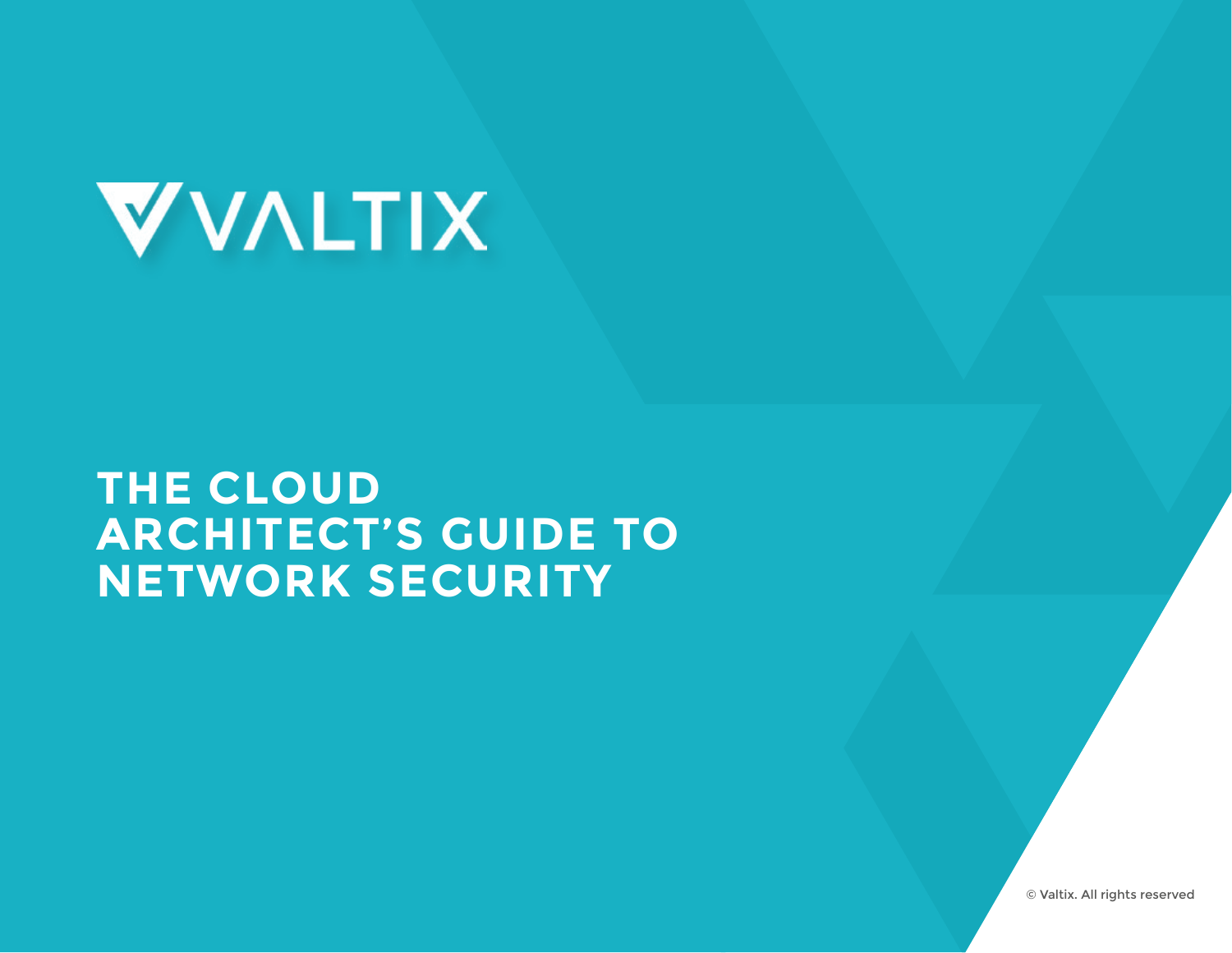#### Table of Contents

| Overview                                                             | 03 |
|----------------------------------------------------------------------|----|
| Why is Network Security in the Cloud Different?                      | 04 |
| Compliance Considerations                                            | 08 |
| Best Practices of Multi-cloud Network Security Architecture          | 09 |
| Embracing a Cloud Network Security Platform (CNSP)                   | 10 |
| Checklist: What Can I Do to Immediately Improve My Security Posture? | 11 |
| About Valtix                                                         | 12 |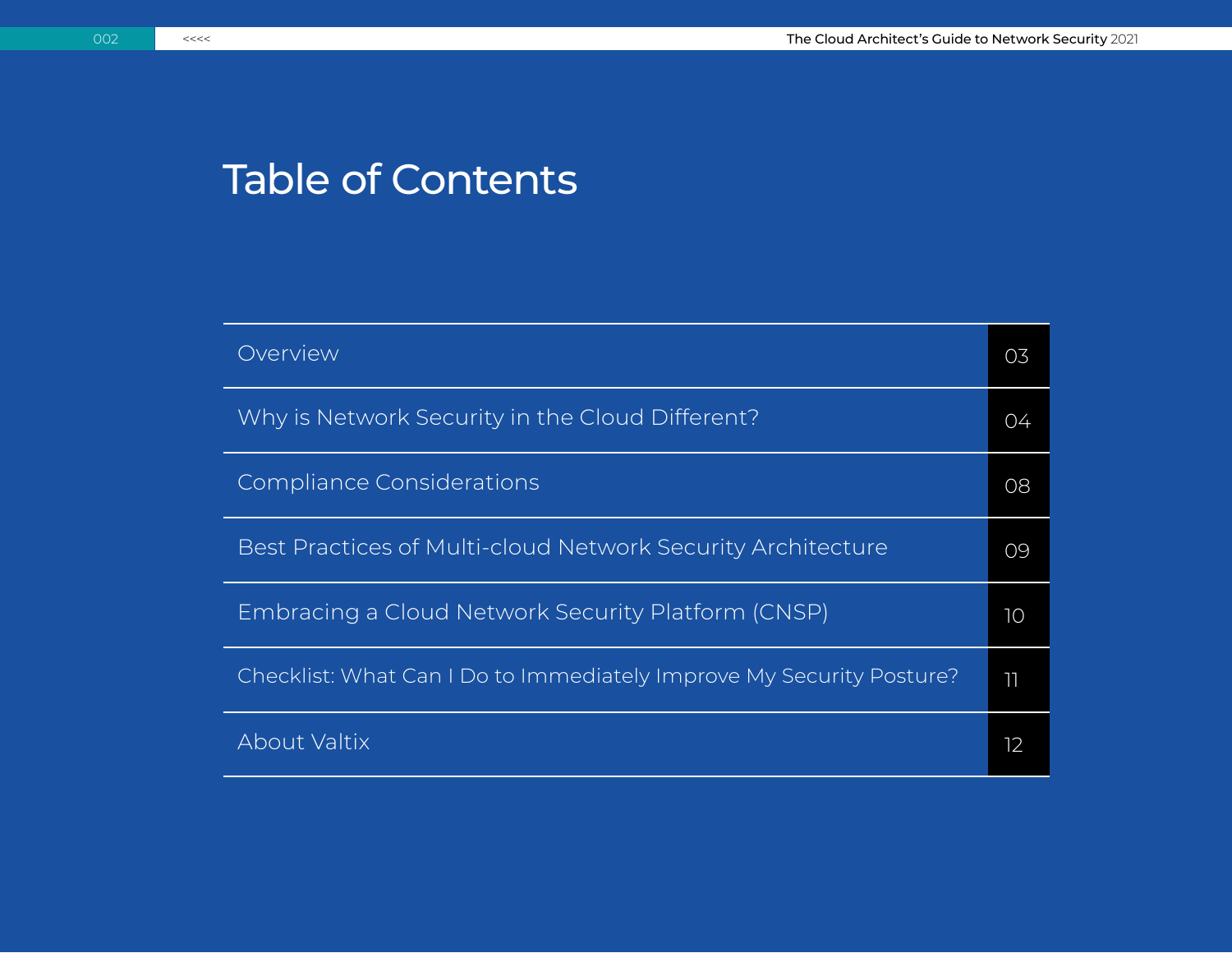# Overview **Austine Strategy**

According to a recent IDC report, public cloud spending accelerated by 34% in 2020, while non-cloud IT infrastructure declined by almost 9%.<sup>1</sup> Cloud architects already understand the benefits of public cloud and are trying to help their organizations reap the benefits. These include faster application lifecycles, quicker time-to-value, rapid deployments with the support of continuous integration/continuous delivery (CI/CD) pipelines, and delivering innovation at an ever-increasing pace.

But at the same time, network security in public cloud deployments isn't keeping pace. Most solutions cannot provide enterprise-grade threat prevention or adequately defend these highly dynamic environments from advanced threat vectors. Regardless of the specific cloud service provider (CSP), every organization's data is processed and stored under the Shared Responsibility Model—along with many other security factors to consider.<sup>2</sup>

For anyone who's not a trained security expert, this can quickly become a daunting exercise. This eBook is designed to help cloud architects with some of the more important factors to consider when designing a security solution for cloud-native applications.

1 ["Public Cloud IT Infrastructure Revenue Growth Remained Strong in Third Quarter of](https://www.idc.com/getdoc.jsp?containerId=prUS47279621)  [2020, According to IDC,](https://www.idc.com/getdoc.jsp?containerId=prUS47279621)" IDC, January 12, 2021. <sup>2</sup> "[Cloud shared responsibility models are misunderstood, report says](https://www.ciodive.com/news/shared-responsibility-models-cloud-security-alliance/584652/)," CIO Dive,

September 3, 2020.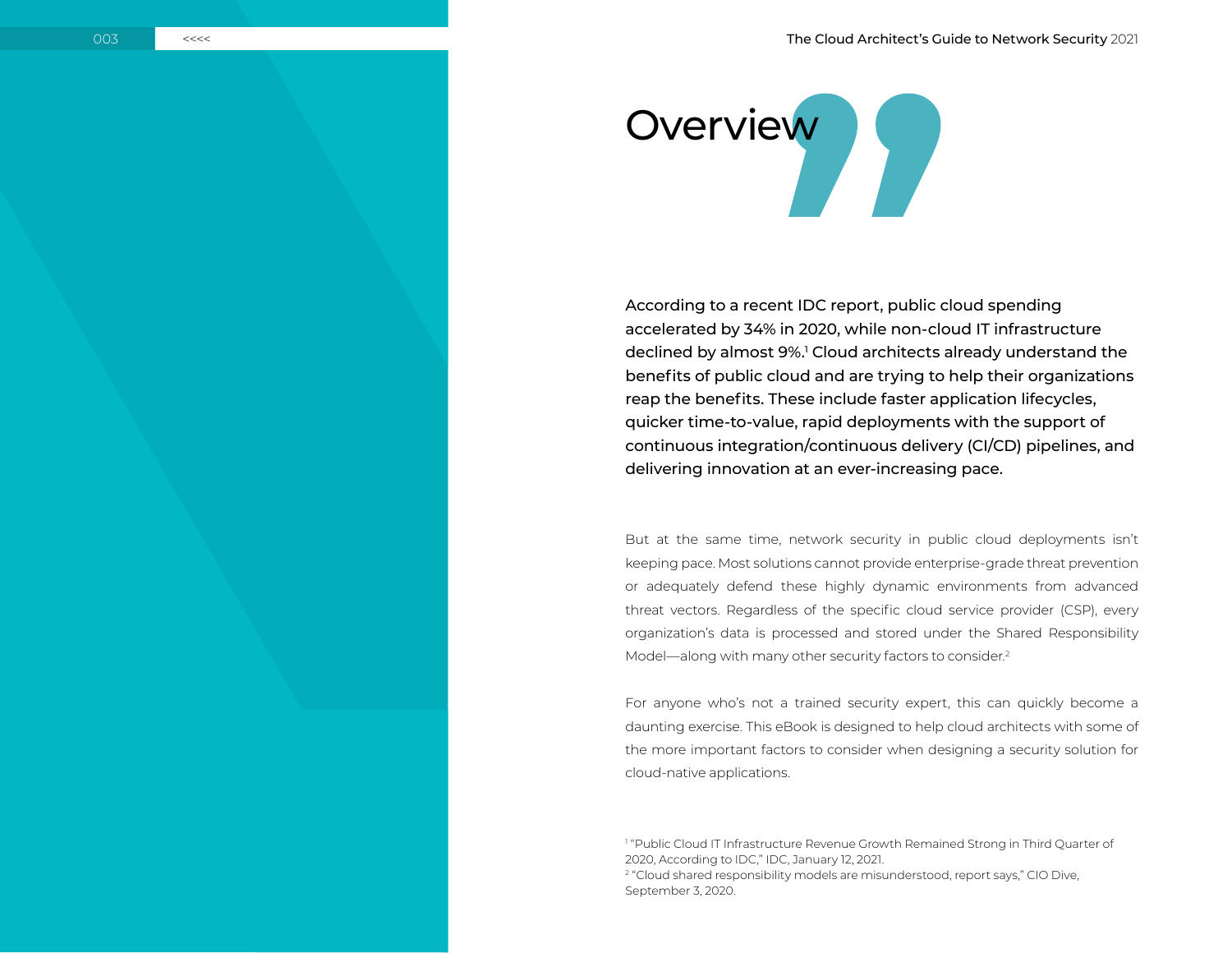004 <<<< The Cloud Architect's Guide to Network Security 2021

### Why is Network Security in the Cloud Different?

Public cloud environments are highly virtualized, dynamic, service-based, software-defined platforms. They provide a base architecture for operating anything from elastic compute, to containers and serverless designs, to services for building today's enterprise applications.

By its very nature, public cloud networking is not implemented in the same way as traditional data center networking. "Link-state" is replaced with application programming interface (API) calls. There are also a plethora of CSP network constructs to consider, including network address translation (NAT) gateways, transit, and virtual private network (VPN) gateways, as well as load balancers and their intrinsic network behaviors.

Many architectures utilize public cloud as a logical extension of an on-premise network, while others adopt a "Zero-Trust" Architecture (both externally and internally). When properly architected and configured, virtual private cloud/ virtual network (VPC/VNet) and transit network constructs allow for true network segmentation and a "minimum blast radius" posture. Additionally, the concepts of centralization or decentralization within a CSP region, across regions, or across CSPs can be implemented depending on the application.

Lastly, residing on the cloud network architecture are the applications themselves—which are specifically built to auto-scale based on demand.

In short, the unique characteristics of cloud networks combined with the dynamic functionality of applications creates a pressing need for purposebuilt, public cloud security.

*A cloud network security solution must be flexible enough to accommodate your chosen architecture, considering both current and future states.*

*A cloud network security solution must have the inherent ability to learn and adapt to the dynamic nature of different applications and automatically provide protection in a similar autoscaling manner.*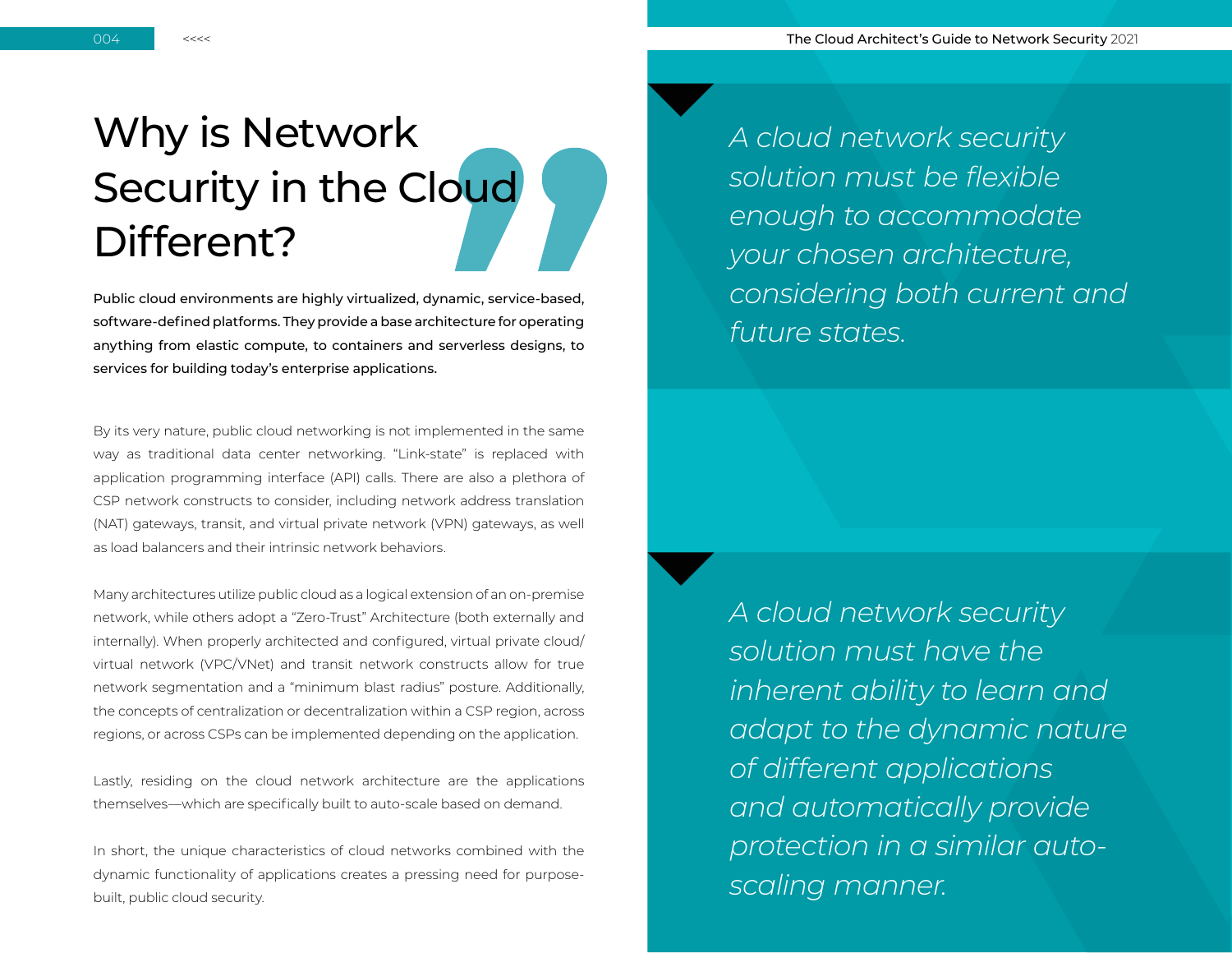#### The Shared Responsibility Model for Network Security

The shared security responsibility model means that a CSP covers some aspects of protecting a cloud deployment, while you and your security team provide the balance. As you architect various applications and workloads into the public cloud environment, the first fundamental for a successful implementation is understanding where the CSP's responsibilities end and where yours begin.

The second most important thing to understand is that you and your CSP do not share responsibility for a single, common security area. Whether you are using a server-based infrastructure-as-a-service (IaaS) instance, serverless system, Containers, or a platform-as-a-service (PaaS) cloud service, you are always responsible for the security of what is under your control. Put very simply—if you can control or configure it, then you need to secure it.



**Figure 1:** Shared responsibility for public cloud security

*For anything under your control—threat detection, alerting, and security responses are your responsibility.* 

Most CSPs offer outstanding security guardrails. These may include network security groups (SGs/NSGs), network access control lists (NACLs), identity and access management (IAM) roles, robust distributed denial-ofservice (DDoS) protection in the Layer 3/4 data plane, along with guidelines for the requisite physical security of hardware, underlying network access, and data centers themselves.

*Make full use of CSP-provided guardrails. This means diligence in configuring available SGs, NACLs, IAM roles for "least privilege," and explicit routing.*

When it comes to applications, you are solely responsible for securing anything that involves data, information, identity, access, and the configuration of services implemented. You also must take care to protect anything that connects with the public cloud—including on-premises data centers, user VPNs, as well as internal and external parties accessing your applications.

*Data breaches are getting more expensive and they're frequently occurring due to misconfigured public clouds—19% of breaches happen because IT teams fail to properly protect the assets found within their cloud infrastructure. The dynamic nature of the public cloud makes misconfigurations even more difficult to minimize.<sup>3</sup>*

<sup>3</sup> "[Many data breaches are being caused by misconfigured clouds,](https://www.techradar.com/news/many-data-breaches-are-being-caused-by-misconfigured-clouds)" TechRadar, May 5, 2021.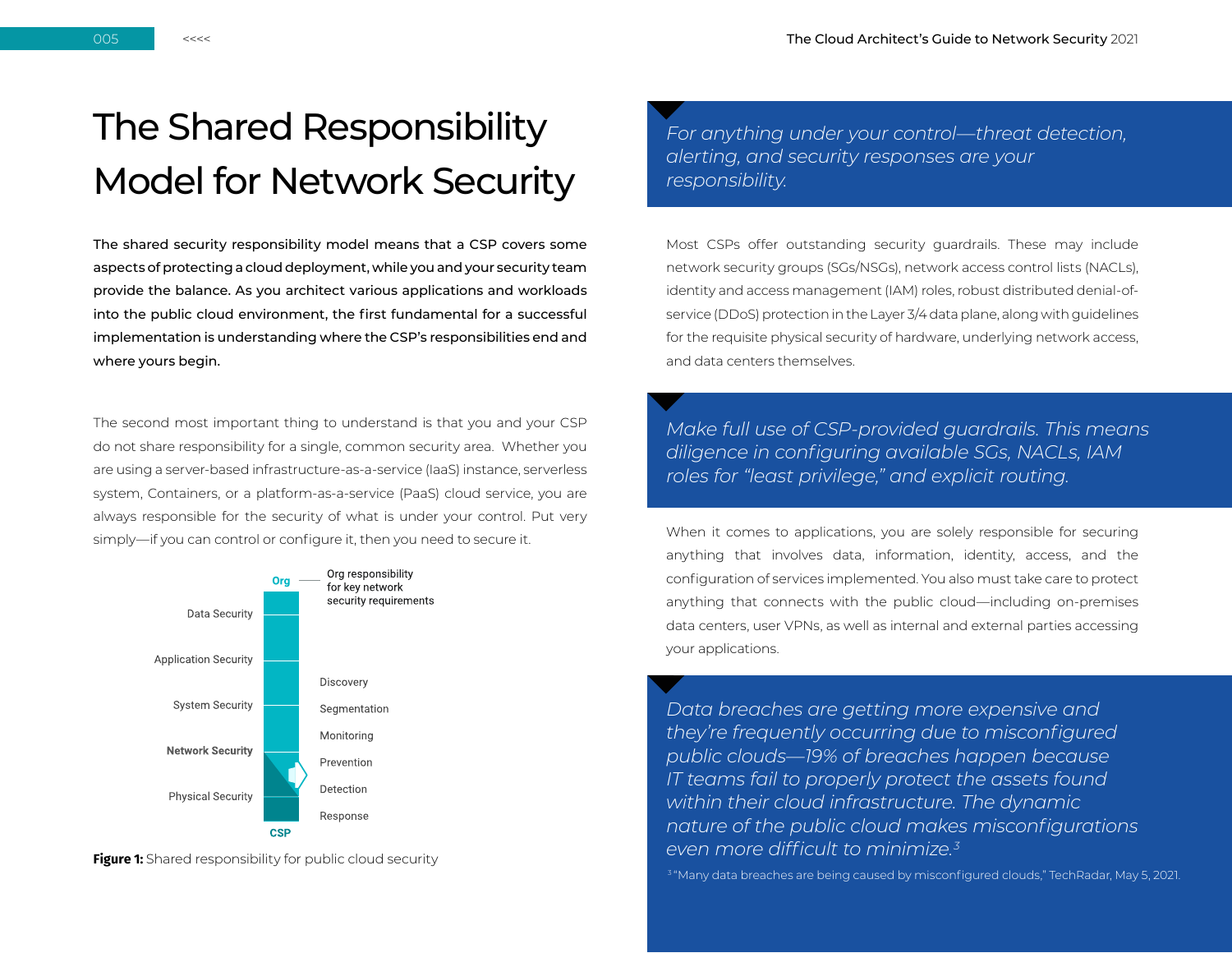#### What Comprises Network Security in the Cloud and Where Do I Start?

When it comes to network security in the cloud, there are many possibilities to what architects could perceive as the key capabilities needed. For the purposes of this guide, we're really referring to the security of applications and infrustructure within public cloud environments like AWS, Azure, and GCP (aka. cloud network security). We are not referring to the cloud access security required to authenticate and authorize users for access to applications.

#### **CLOUD ACCESS SECURITY**

**CLOUD NETWORK SECURITY** 



**Figure 2:** Cloud network security is essential to an overall cloud security architecture either client or server-initiated.

For cloud network security, we break down the requirements into different network segment functionalities:

Ingress. This network segment includes any external access to your cloud deployment. Some examples include general public access to a website or application, partner access to an API Gateway, or an on-premises connection to a cloud storage service. The direction is inbound and client-initiated.

Egress. This network segment covers what your cloud deployment needs to access to perform an operation or function. Some examples may include accessing payment gateways, developer APIs, SaaS services, software repositories, or external URLs hosted on the internet. The direction is outbound and initiated on the application side.

East-West. This network segment describes the lateral movement within the cloud environment itself. This includes communications such as inter-VPC/VNet, inter-region, endpoint services, private links, or PaaS constructs. These can be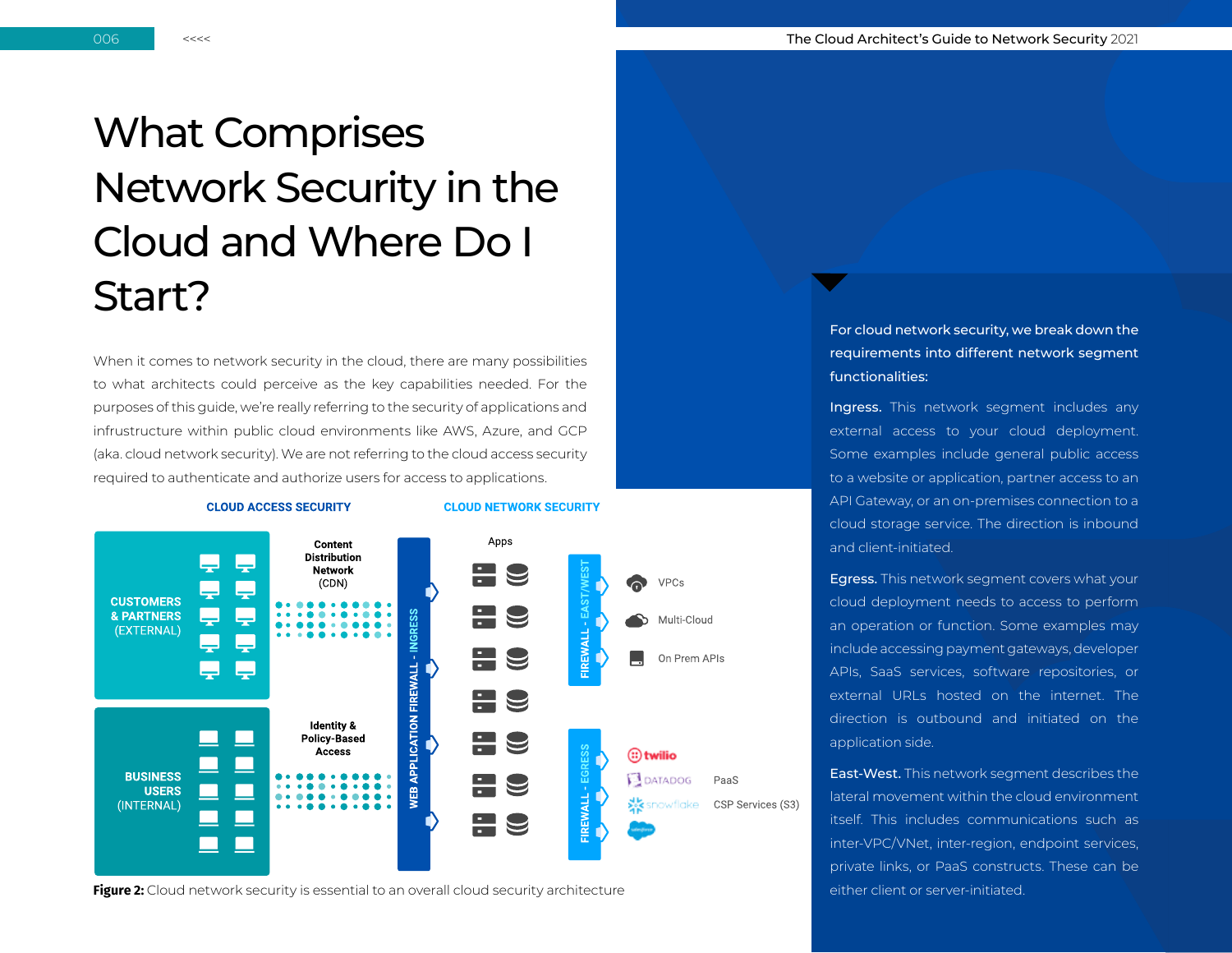Why is this important? Best practice application architecture in the public cloud requires network segmentation around each application. This can create a sprawl of virtual networks (VPCs/VNet) that has to be secured. Each of these network segments has its own attack vector with a fundamentally unique threat profile. Therefore, each segment requires different types of network security functions. To manage the network security posture for each, let's examine which network security functions are relevant by network segment, hardware, underlying network access, and data centers themselves.

When it comes to applications, you are solely responsible for securing anything that involves data, information, identity, access, and the configuration of services implemented. You also must take care to protect anything that connects with the public cloud—including on-premises data centers, user VPNs, as well as internal and external parties accessing your applications.

| <b>NETWORK SECURITY</b><br><b>FUNCTION</b>                               | <b>INGRESS</b> | EGRESS EAST-WEST |
|--------------------------------------------------------------------------|----------------|------------------|
| Web Application Firewall<br>(WAF)                                        |                | **               |
| Intrusion Detection/<br>Prevention (IDS/IPS)                             |                |                  |
| AntiVirus Detection/<br>Blocking                                         |                |                  |
| URL/FQDN Filtering<br>(includes Explicit and<br>Category based profiles) |                |                  |
| Data Loss Prevention<br>(DLP)                                            |                |                  |
| Layer7 DoS                                                               |                |                  |
| Malicious IP Blocking                                                    |                |                  |
| GeoIP Blocking                                                           |                | **               |
| Threat Packet Captures                                                   |                |                  |

\* Optional, dependent on architecture.

*Determine your specific network security requirements based on your application architecture. You may need only one or all three network security functions.*

*Be sure to look into the network security function implementation itself. Are the security rulesets for WAF and IDS/IPS manually or automatically updated? Who provides the threat intelligence source?*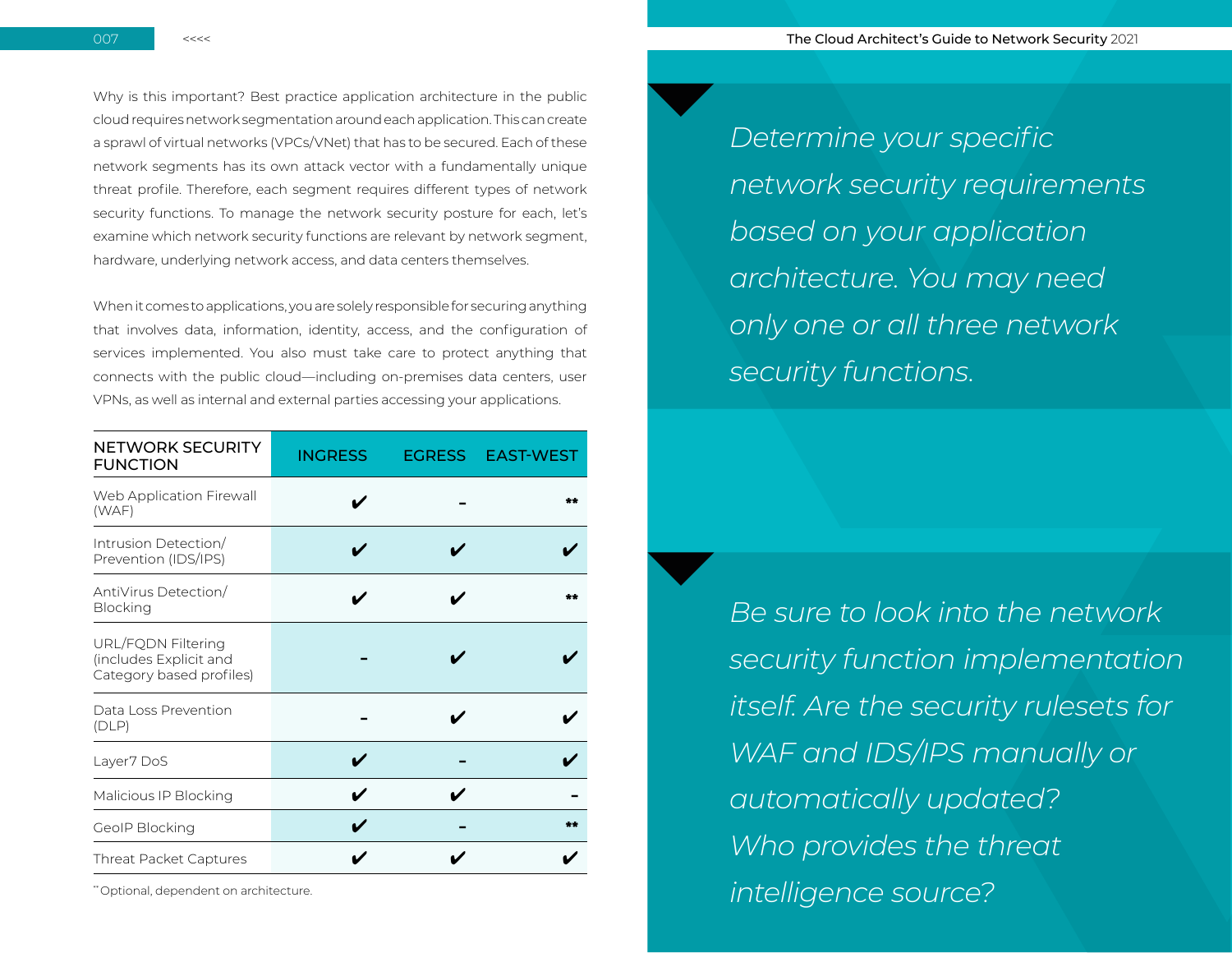**Ensure the chosen cloud Considerations** *network security solution and vendor can provide the requisite compliance coverage for your specific application and the data it processes. Ask for a SOC 2® report which is standardized by the American Institute of Certified Public Accountants (AICPA).4*

# Compliance

In addition to network security, cloud architects must also take compliance into consideration. For these purposes, compliance means adherence to established standards, industry regulations, or laws (regional/national/state) that specifically determine how certain types of data must be handled. This may include encryption, where data can be stored (and for how long), and most importantly who is permitted to access it.

Some common examples include the Health Insurance Portability and Accountability Act (HIPAA), Payment Card Industry Data Security Standard (PCI DSS), and the European Union's General Data Protection Regulation (GDPR). These become relevant to the network security architecture because compliance dictates controls that must be assessed and audited against five trust services:

- Security
- Availability
- Confidentiality
- Processing integrity
- Privacy

While achieving compliance does not inherently ensure security, it can provide a solid foundation for the security best practices that pertain to your organization. How is this different to on-prem compliance? Choosing to utilize a CSP shifts the dynamic to include an additional responsibility to ensure your CSP is in fact compliant with all of the different and applicable regulatory mandates for your data.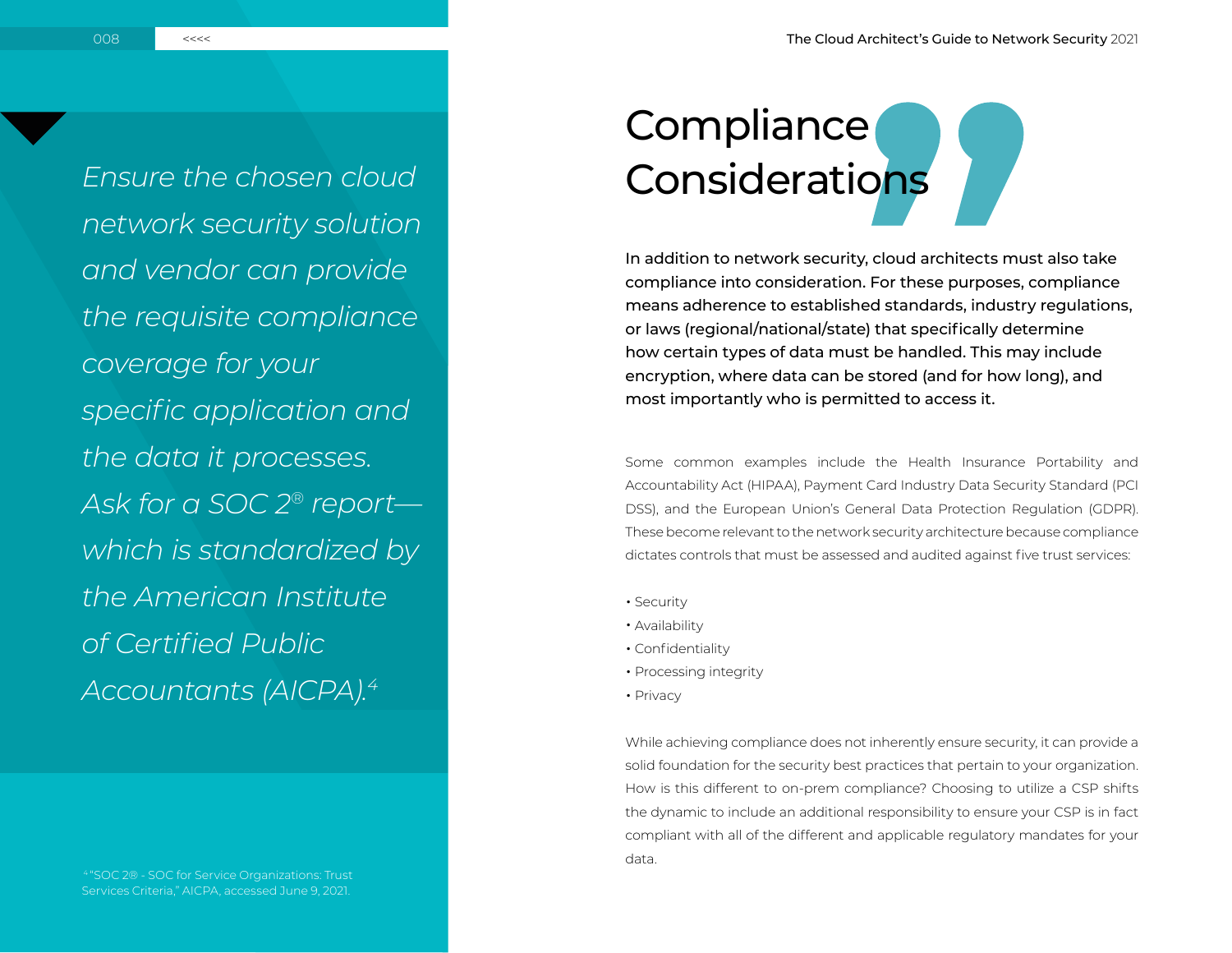009 <<<< The Cloud Architect's Guide to Network Security 2021

### Best Practices of Multi-cloud Network Security Architecture

Cloud architects are well aware of the many differences between CSPs in almost all respects but particularly with regard to networking—from simple load balancer behavior, to underlying architecture constraints, and everything in between. Increasingly however, it is often desirable to take advantage of services offered by a specific CSP in your architecture. Maybe you inherit a different CSP deployment through a company acquisition. Or perhaps a financial decision requires engagement with more than one CSP at a time. Regardless of the specific situation, multi-cloud considerations cannot be overlooked when it comes to choosing an effective and appropriate network security solution.

*Look for a true decoupled control and dataplane. A centralized control plane across CSPs provides consistent corporate security policy from a single management console. It also allows for visibility of security events across complex environments with correlation to specific applications and policies, while your data and dataplane remains yours.*

*Your security solution should not become a point product designed for a single CSP. Change happens and re-architecture is both costly and disruptive.*

*Choose a cloud network security vendor that can help you fully leverage individual public clouds and also scale horizontally to other clouds.*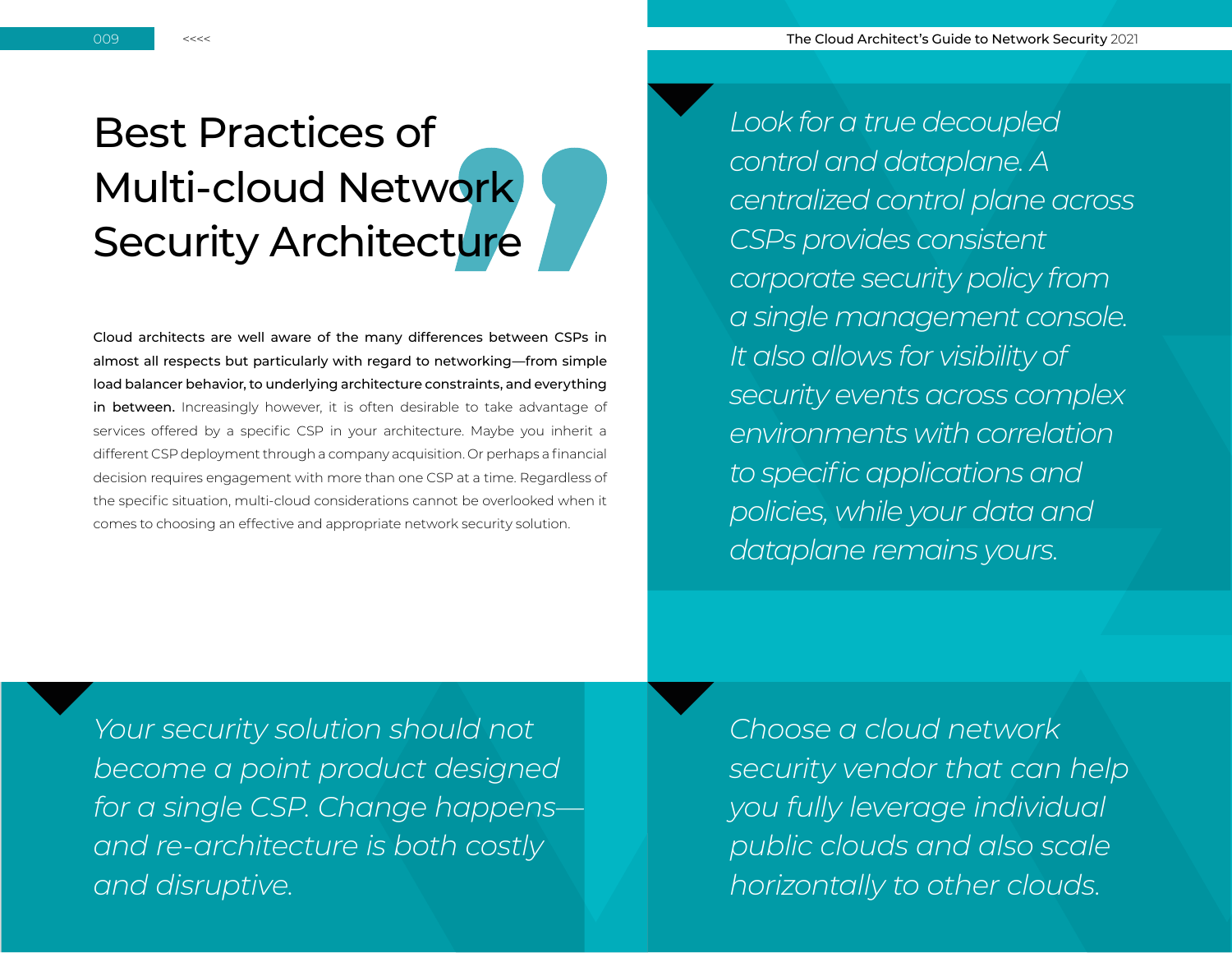## Embracing a Cloud Network Security Platform (CNSP)

**A cloud network security platform (CNSP)** is different from both on-premises and self-managed security. The principal difference is that CNSP providers offer security capabilities as a cloud service. CNSPs are rapidly evolving—some CSPs are even introducing entry-level options. When evaluating different CNSP options, you should consider the provider's ability to deliver on three essential capabilities:

#### Visibility into cloud assets to drive security policy and threat identification.

Asset identification should include context and understanding of the business purpose of the resource in order to apply risk-based policy and the appropriate security controls. By capturing visibility through the network across many disparate teams, applications, and cloud providers, a CNSP provides better security that is continuous by design. Visibility into network telemetry from the cloud provider can be unlocked and then enriched with threat intelligence and/or exported to security and information event management (SIEM). Operations teams benefit as well with an updated source of truth about the key applications and assets across multiple cloud accounts and virtual networks.

#### Multi-cloud security through a single console.

A CNSP can provide an abstraction layer that simplifies multi-cloud security with a unified management console. Security teams gain the ability to apply one policy that can span multiple clouds. Operations

teams benefit from reducing the need to maintain cloud provider-specific infrastructure and a reduction in overall cloud provider lock-in.

#### Cloud-native scale to enable business agility.

Security only works if it can adapt to the scale of the resources it's meant to protect. A CNSP should be seamless to the cloud apps it protects. New apps and infrastructure should be continuously discovered and security policy automatically deployed based on the technology asset's business

context. Elasticity should occur as business demand requires it. At the end of the day, security in the cloud should just work—enabling security teams to focus on strategic objectives and not operating the tools.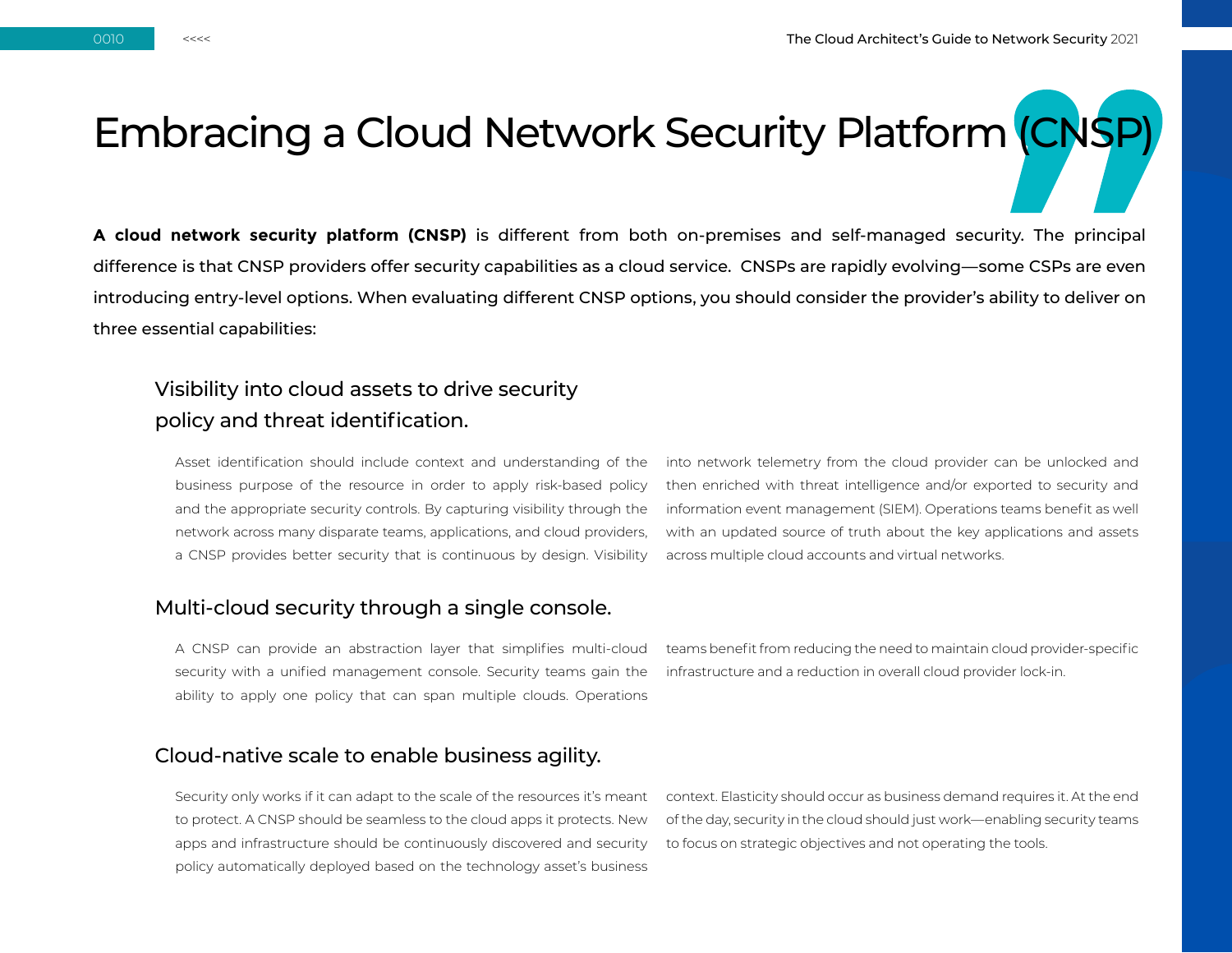## Checklist: What Can I Do to Immediately Improve My Security Posture?

**7**

**8**

**1 deguardrails.** These excellent supports may include **6** Embrace the native cloud provider's security security groups, NACLs, proper route configuration, and correctly configured networking constructs (e.g. network load balancers, network gateways).

> Understand the data flow. In order to assess the protection requirements, you need to know how data goes both to and from your cloud applications and their dependencies. What are the threat vectors for ingress, egress, and east-west lateral movement of data?

> Get contextual visibility to apply valid controls. You can't protect anything that you can't see - particularly when grappling with cloud sprawl complications. Cloud asset identification should include context and understanding of the business purpose of the resource in order to apply risk-based policies and the appropriate security controls.

A single management process. According to Gartner, "Through 2025, 99% of cloud security failures will be the customer's fault." Centralized administration helps decrease the likelihood of misconfigurations, along with the inability to quantify risk.

Implement alerting with context. Alerting that lacks specific contextual details requires human analysis and intervention. These kinds of obligatory manual processes delay time-to-knowledge and eventual resolution.

Implement effective logging. Logging supports the search and query experience when performing audits and security incident response activities. It must include details about specific activity usage. You need to know not just source IP, but destination, protocol, content and application function, and more.

Architect towards a "zero trust network." Zero trust refers to an evolving set of cybersecurity solutions that shift defenses from static, network-based perimeters to instead protect resources, assets, and applications wherever they reside. Zero trust assumes there is no implicit trust based solely on physical/network location or application ownership. It supports security practices that are both granular and dynamic, with controls that are aware of application context.

Agility and ability. Deploy purpose-built cloud network security designed to meet your specific requirements (including compliance) with flexibility for growth and/or multiple CSPs. It should provide elasticity in lock-step with business demand. Your solution should deliver security that simply works as advertised, is easy to deploy, and that integrates seamlessly with the cloud application it protects.

**2**

**3**

**4**

**5**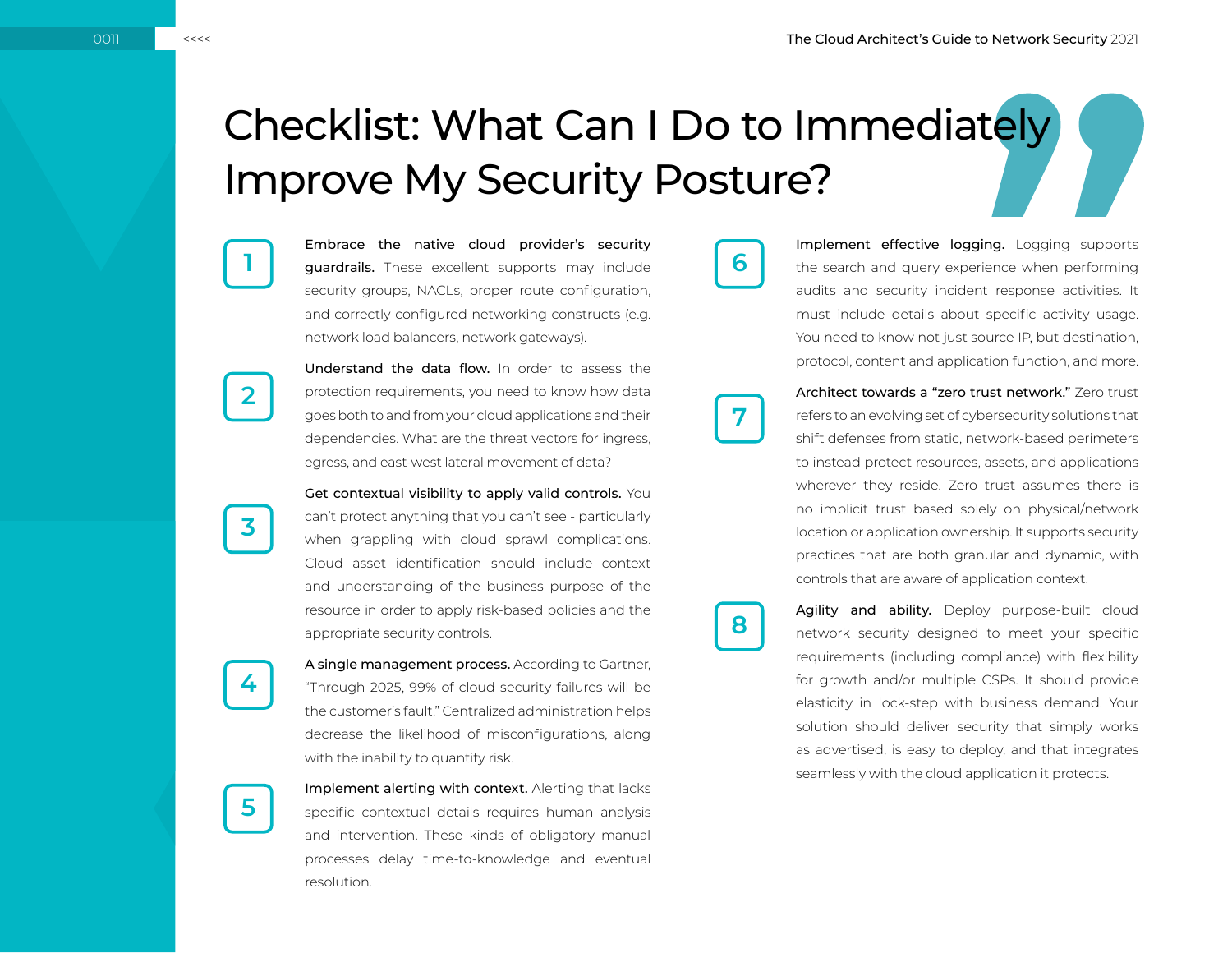## About Valtix

Valtix is on a mission to enable organizations with security at the speed of the cloud. The first multi-cloud network security platform delivered as a service, Valtix was built to combine robust security with cloud-first simplicity and on-demand scale. Powered by a cloudnative architecture that is 10x faster, Valtix provides an innovative approach to cloud network security called Dynamic Multi-Cloud Policy (™), which links continuous visibility with advanced security controls. The result: security that is more effective, adaptable to change, and aligned to cloud agility requirements. With Valtix, organizations don't have to compromise in the cloud. They can meet critical security and compliance requirements without inhibiting the speed of the business.

Get started with a free trial and a cloud visibility report at [Valtix.com](http://Valtix.com)

0012 <<<< The Cloud Architect's Guide to Network Security 2021